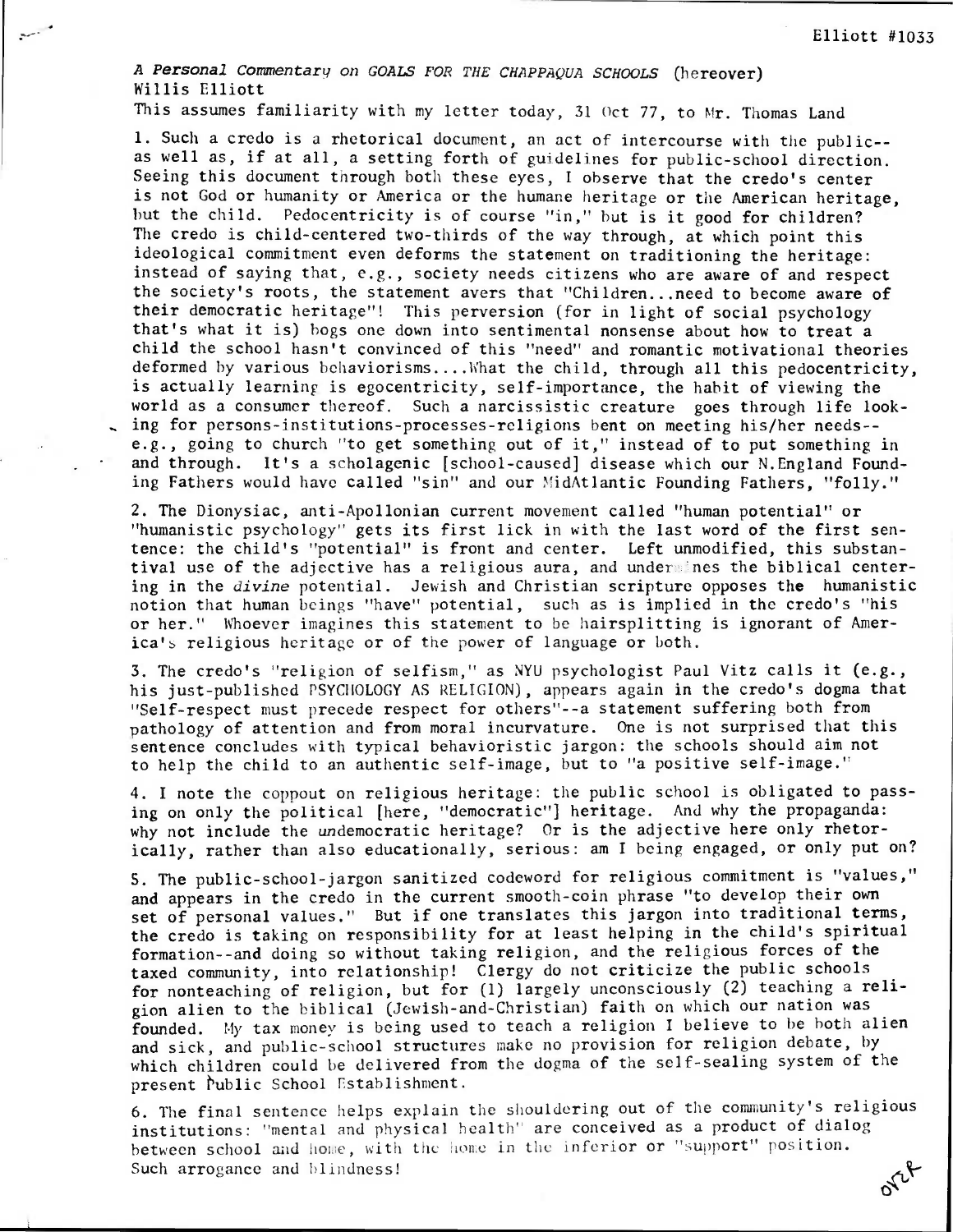Chappedua, N.Y. 10514 P.O.Box 21

olet

PISOT IN FROVEEFED 08 371800 58 REV WILLES SLLIDTT

'I'N 'enbeddey) Permit No. 17 **PAID** U.S. Postage Mon-Profit Org.

 $V_{c,\ell}$ 

The educational program of the Chappaqua schools should, in partner phip with the community, enable each child to develop his or her full individual potential. At the same time it should foster within each child a respect for and an acceptance of human differences. Self-respect must precede gespect for others, thus the development of a positive self-image is of vital concern. This in no way contradicts the need to provide each child with those basic skills, including the ability to think critically and creatively, necessary to cope with an everchanging world, Children also heed to become aware of<br>their democratic heritage, to respect their natural environment, and to develop their own set of personal values Through a flexible and cost-effective educational program, Chappaqua schools can, with support from the home, help lay the foundation for a lifetime of mental and physical health and a love of learning. I central commitments.

## GOALS FOR THE CHAPPAQUA SCHOOLS

**DRAFT**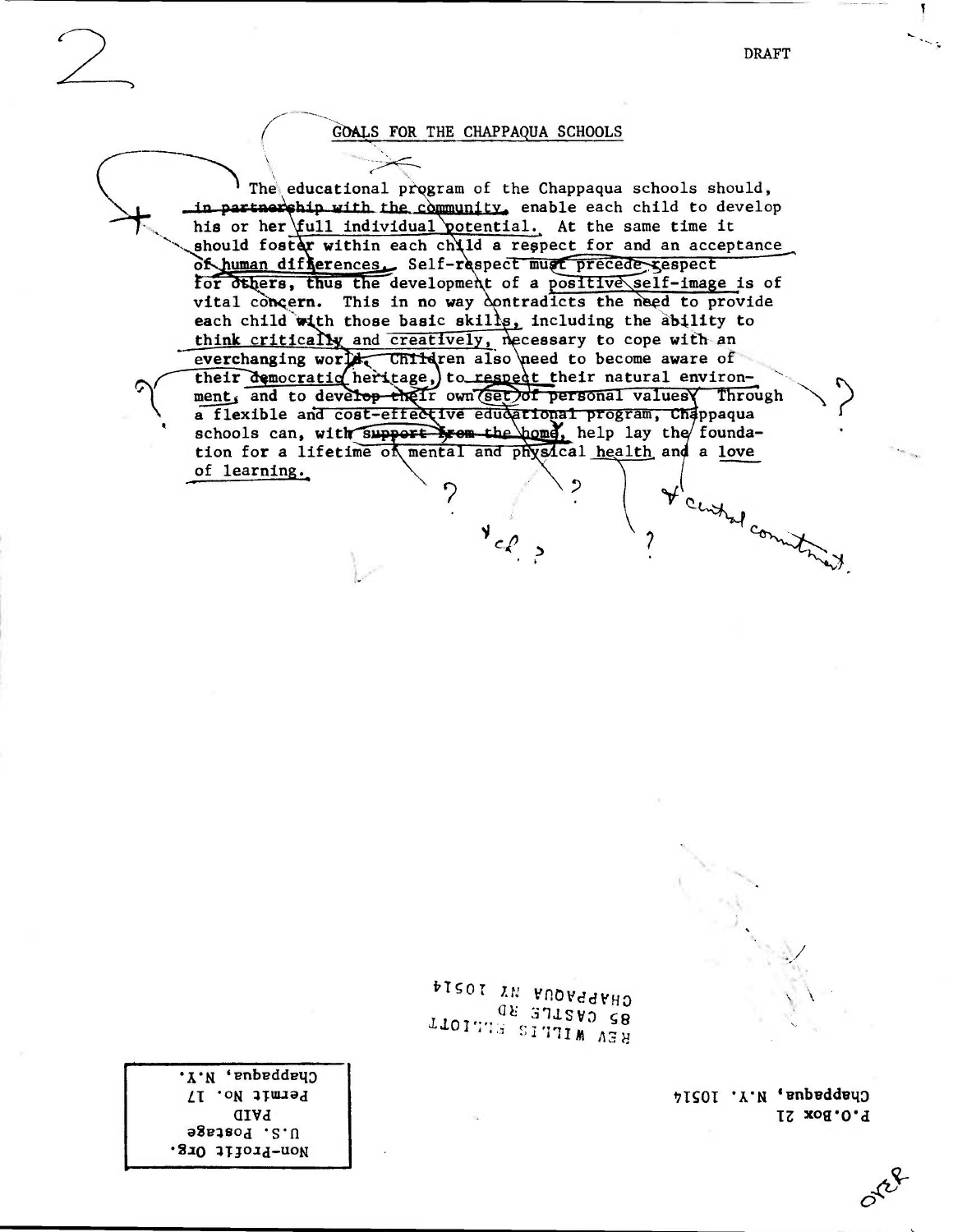Willis Elliott **Dean, Exploratory Programs** 

## **In-n• COD FIVE WEST TWENTY-NINTH STREET NEW YORK, N.Y. 10001. (212)532-4012**

 $\frac{3}{5}$   $\frac{3}{5}$ 

Mr. Thomas Land, chair EPIC Chapp. bd. of Ed. 31 Oct 77 Millwood Rd., Mt. Kisco 10549

Dear Mr. Land--

LL <del>D</del> H H H

 $\equiv$ 

As a Chappaqua resident, I am grateful to you for your dedication toward improving public education in New Castle. This letter is a strong three cheers for the board and your committee, though it can be only two cheers for page two of the 24 Oct 77 "Dear School District Resident" letter.

The one cheer I must omit, I must express by letter: I teach in the city all of the nights you are having public meetings on educational goals. I hope you can find a way of apprizing your committee of my reservations and suggestions.

1. I care about education, and have earned doctorates in several fields--am accredited to teach in five departments of a NYC university, and have freedom to experiment toward improved education at all levels from storefront churches in ghettoes to postdoctoral programs. Sixteen years ago we moved to Chappaqua because of a church that was eager for experiment (First Congregational, a TIME writeup of which we happened to catch) and because of the public school system's good reputation- though we found the schools less experimental, more typical high-drive suburban, than we had hoped. Fourteen years ago I began adult education courses in religion in Chappaqua, and out of this grew the Chappaqua Interfaith Council, whose original funds were entirely the proceeds from my courses. Next, I innovated religion courses in Chappaqua Adult Education, and found your directors of CAE consistently cool to religion courses, which are continuing but not under the umbrella of CAE. [The idea that "separation of church of state" prevents cooperation in this matter is absurd: in the U. of Hawaii, e.g., under public expense, I was as free to teach religion as I am in the ecumenical theological school which now employs me--and I taught nothing but religion.]

2. Through the years in Chappaqua I've had discussions with numerous public-school administrators about how best to expose children to the religious root of civilization, humanity, the historic cultural streams (especially Western Civilization), and America (especially the two religious streams converging in the Constitutional Convention (N.English Puritanism and MidAtlantic Enlightenment). In a meeting with Ken Dunn and Ed Hart in Ken's office, we dreamed toward a specific experiment in the last year of highschool--but for various reasons it didn't come off. On that and other occasions, Ed has given me the impression that religion is at least slightly distasteful to him; and while he said that he'd respond last summer to a further plea of mine that we have another look at the problem, he did not do so. I have no harsh feeling about Ed: I speak frankly only to give you a bit of the history of my unsuccessful efforts to raise the question in the Chappaqua public school system.

3. <sup>I</sup>have a recently published volume detailing the Supreme Court's history on the problem. Far from forbidding religion studies in public schools, the Court has encouraged religion studies: the First Amendment has to do not with the separation of religion from education [the Founding Fathers would have found our present situation absurd and even pernicious], but only with the separation of church and state.

## **CONTINUING THE BIBLICAL SEMINARY IN NEW YORK**

110RE